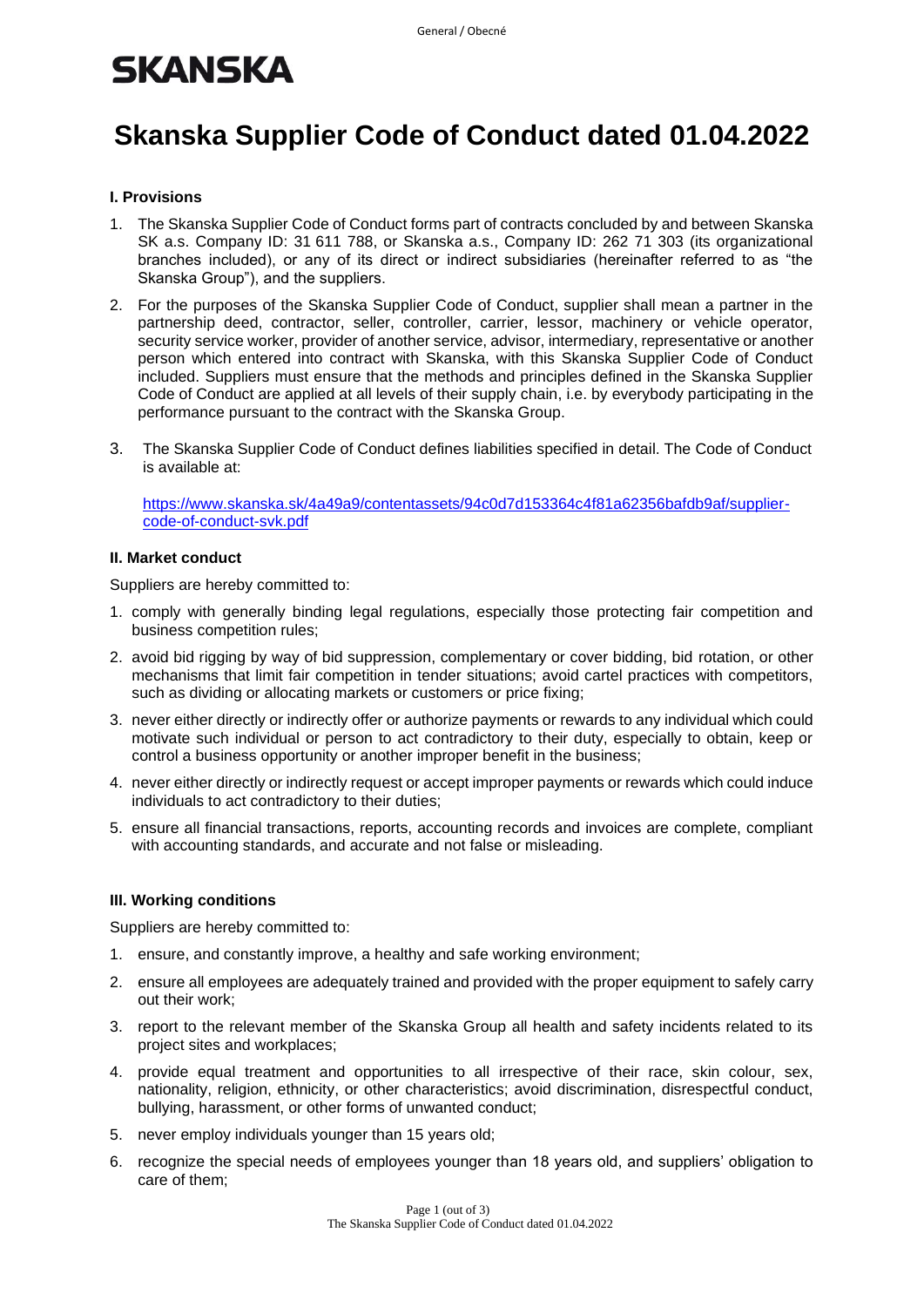# **SKANSKA**

- 7. have zero tolerance for any form of human trafficking or child, forced or compulsory labour, including such practices as the unlawful or illegitimate withholding of wages;
- 8. never tolerate any practice that would restrict the free movement of employees. Such practices can include requiring that employees hand over identification documents, passports or work permits as a condition of employment;
- 9. recognize and respect employees' right to freedom of association and collective bargaining with company management;,
- 10. treat all employees with respect and dignity, never tolerate or apply physical punishments, psychological pressure and manipulation, or insults. Any violent or inhuman behaviour is strictly forbidden;
- 11. follow legal regulations and business standards which define the business hours, duly reward employees for overtime work, weekend work or work on vacation;
- 12. respect employees' right to a minimum salary, provide the minimum wage, regularly and duly pay to employees their wages/salaries.

### **IV. Other suppliers' commitments**

Suppliers further commit themselves:

- 1. not to promise, offer or provide payments or rewards, directly or represented, to any representatives of the Skanska Group, and especially not to individuals which participated in the supplier's selection for Skanska projects, or individuals who cooperate with the supplier in the contractual performance for the Skanska Group;
- 2. to conduct their operations in an environmentally responsible manner and in accordance with applicable environmental laws and standards required by the relevant environmental protection systems;
- 3. to ensure the protection of confidential information entrusted to them by Skanska, its customers and others;
- 4. to ensure personal data are collected, recorded, compared, stored and deleted or otherwise processed pursuant to the legal regulations and directives in force;
- 5. to fulfil their tax and other legal duties required by governmental, administrative and legal entities at their place of business;
- 6. to have zero tolerance of any criminal offences;
- 7. not to be subject to, and never cooperate, with individuals subject to a Sanction List. Suppliers, and the natural and legal entities with which they work or other persons participating directly or indirectly on rendering the contractual performance for Skanska group as members of its supply chain, cannot be subject to international sanctions. Sanction lists shall mean the Consolidated Sanction List maintained by the United Nations Security Council, the Consolidated List of Natural and Legal Entities subject to EU sanctions, and the Office of Foreign Assets Control (OFAC) list maintained by the US Department of the Treasury. International sanctions shall also mean sanctions imposed by the government of the Slovak Republic in line with Act 289/2016 Coll. on the Implementation of international sanctions, amending Act 566/2001 Coll. on Securities and investment services (the Securities Act), as amended; international sanctions imposed by the international sanctions imposed by the EU or any of its member states and/or member states of the European Economic Area, the United Nations Security Council, the United Kingdom of Great Britain and Northern Ireland, and also sanctions imposed by the United States Government including the Office of Foreign Assets Control ("OFAC") of the US Department of the Treasury, the US Department of State and the US Department of Commerce.

#### **V. Breach of the Skanska Supplier Code of Conduct**

1. The contract may be annulled if duties defined in the Skanska Supplier Code of Conduct are breached.